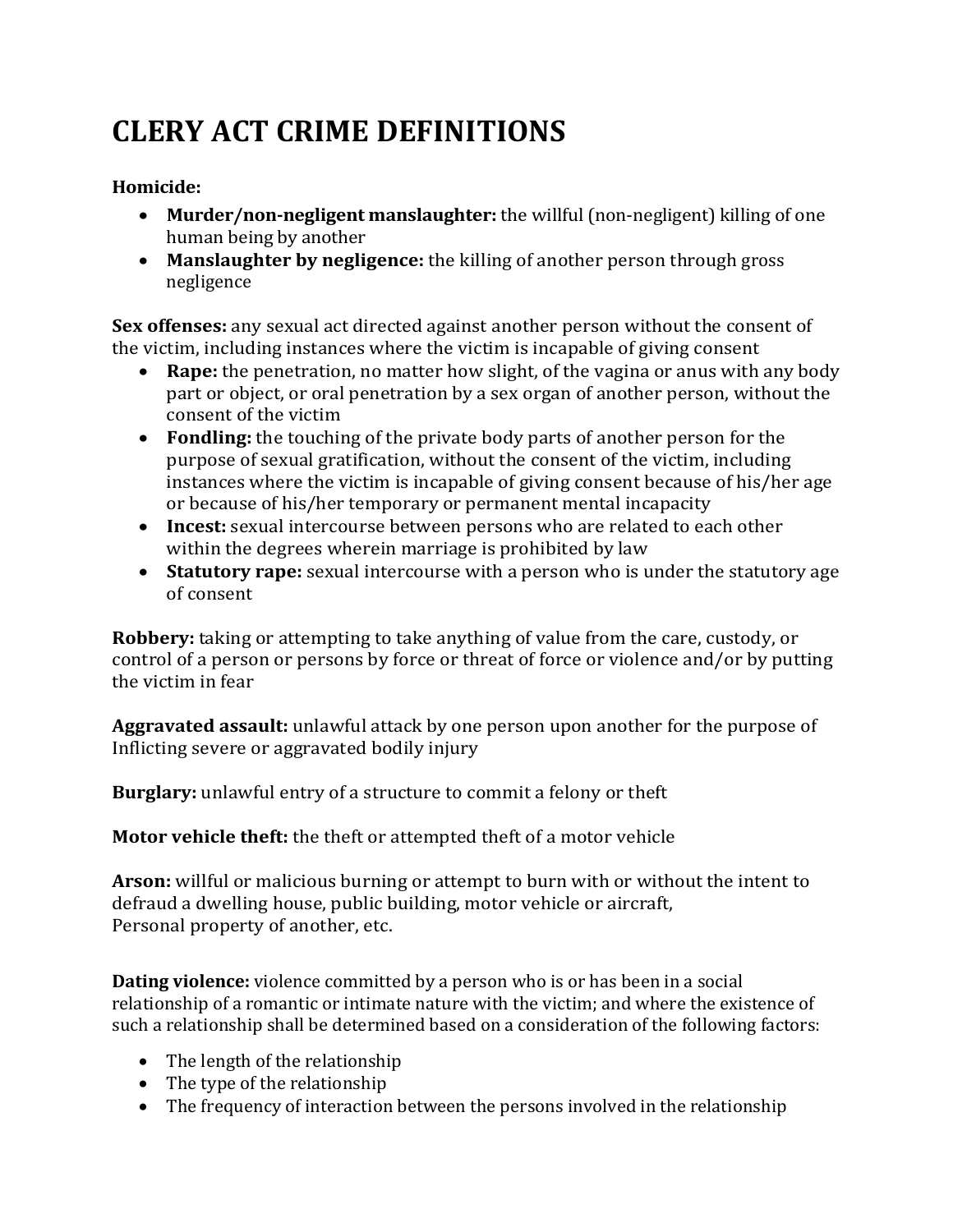**Domestic violence:** felony or misdemeanor crimes of violence committed by a current or former spouse or intimate partner of the victim, by a person with whom the victim shares a child in common, by a person who is cohabitating with or has cohabitated with the victim as a spouse or intimate partner, by a person similarly situated to a spouse of the victim under the domestic or family violence laws of the jurisdiction...or by any other person against an adult or youth victim who is protected from that person's acts under the domestic or family violence laws of the jurisdiction

**Stalking:** engaging in a course of conduct directed at a specific person that would cause a reasonable person to fear for his or her safety or the safety of others, or suffer substantial emotional distress

**Liquor law violation:** the violation of state or local laws or ordinances prohibiting the manufacture, sale, purchase, transportation, possession, or use of alcoholic beverages

**Drug law violation:** the violation of laws prohibiting the production, distribution and/or use of certain controlled substances and the equipment or devices utilized in their preparation and/or use

**Illegal weapons possession:** the violation of laws or ordinances prohibiting the manufacture, sale, purchase, transportation, possession, concealment, or use of firearms, cutting instruments, explosives, incendiary devices, or other deadly weapons

**Larceny-theft:** the unlawful taking, carrying, leading, or riding away of property from the possession or constructive possession of another

**Simple assault:** an unlawful physical attack by one person on another where neither the offender displays a weapon, nor the victim suffers obvious severe or aggravated bodily injury involving apparent broken bones, loss of teeth, possible internal injury, severe laceration, or loss of consciousness

**Intimidation:** to unlawfully place another person in reasonable fear of bodily harm through the use of threatening words and/or other conduct, but without displaying a weapon or subjecting the victim to actual physical attack

**Destruction/damage/ vandalism of property:** to willfully and maliciously destroy, damage, deface or otherwise injure real or personal property without the consent of the owner or the person having custody or control of it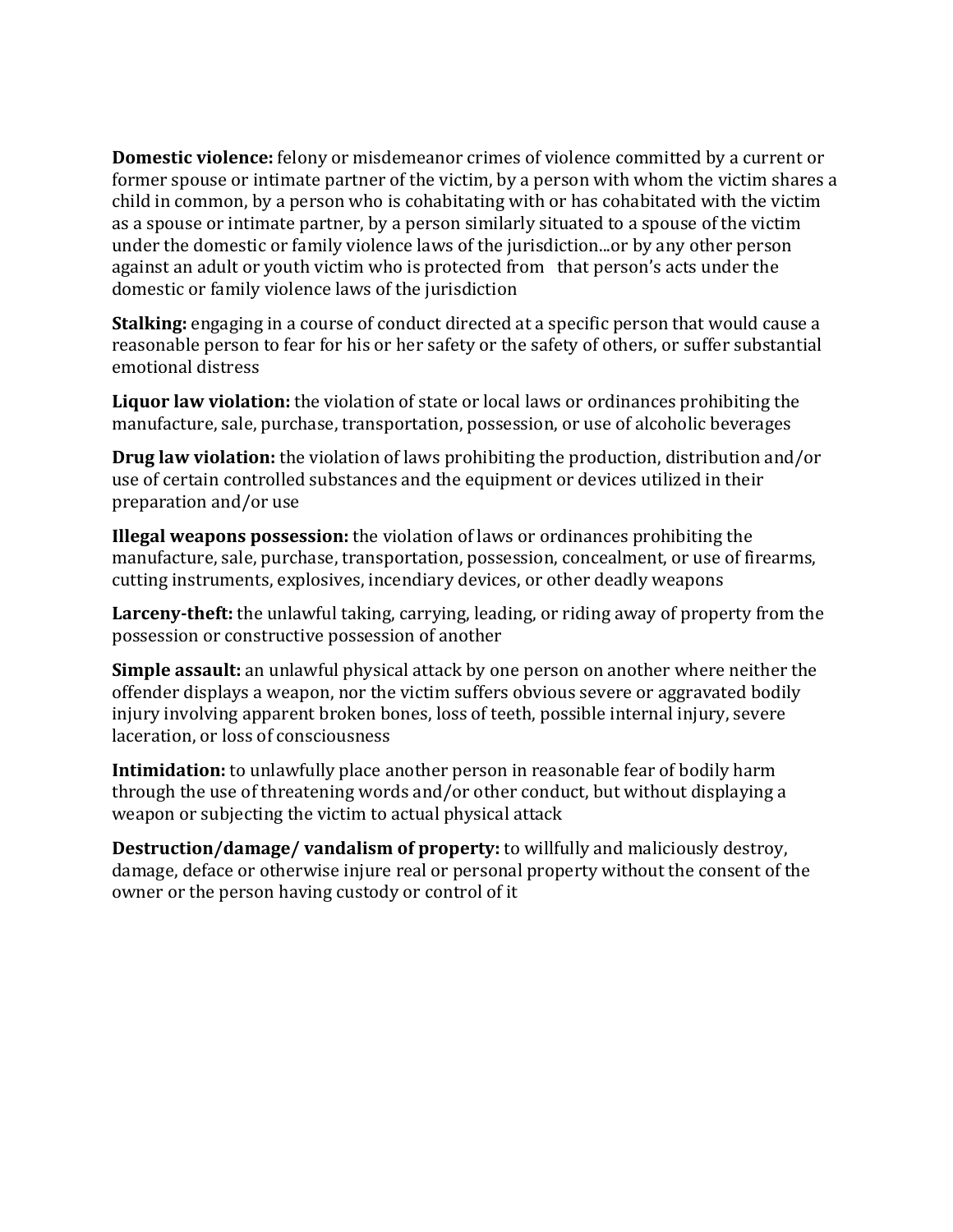## **HATE CRIME BIAS CATEGORIES**

**Race:** a preformed negative attitude toward a group of persons who possess common physical characteristics, e.g., color of skin, eyes, and/or hair; facial features, etc., genetically transmitted by descent and heredity which distinguish them as a distinct division of humankind

**Gender:** a preformed negative opinion or attitude toward a person or group of persons based on their actual or perceived gender

**Gender identity:** a preformed negative opinion or attitude toward a person or group of persons based on their actual or perceived gender identity

• **Gender non-conforming** describes a person who does not conform to the genderbased expectations of society, e.g., a woman dressed in traditionally male clothing or a man wearing makeup. A gender non-conforming person may or may not be a lesbian, gay, bisexual, or transgender person but may be perceived as such

**Religion:** a preformed negative opinion or attitude toward a group of persons who share the same religious beliefs regarding the origin and purpose of the universe and the existence or nonexistence of a supreme being, e.g. Catholics, Protestants, atheists, etc.

**Sexual orientation:** a preformed negative opinion or attitude toward a group of persons based on their actual or perceived sexual orientation. Sexual orientation is the term for a person's physical, romantic, and/or emotional attraction to members of the same and/or opposite sex, including lesbian, gay, bisexual, and heterosexual (straight) individuals

**Ethnicity:** a preformed negative opinion or attitude toward a group of people whose members identify with each other, through a common heritage, often consisting of a common language, common culture (often including a shared religion) and/or ideology that stresses common ancestry. The concept of ethnicity differs from the closely related term "race" in that "race" refers to a grouping based mostly upon biological criteria, while "ethnicity" also encompasses additional cultural factors

**National origin**: a preformed negative opinion or attitude toward a group of people based on their actual or perceived country of birth. This bias may be against people that have a name or accent associated with a national origin group, participate in certain customs associated with a national origin group, or because they are married to or associate with people of a certain national origin

**Disability:** preformed negative opinion or attitude toward a group of persons based on their physical or mental impairments, whether such disability is temporary or permanent, congenital or acquired by heredity, accident, injury, advanced age or illness.